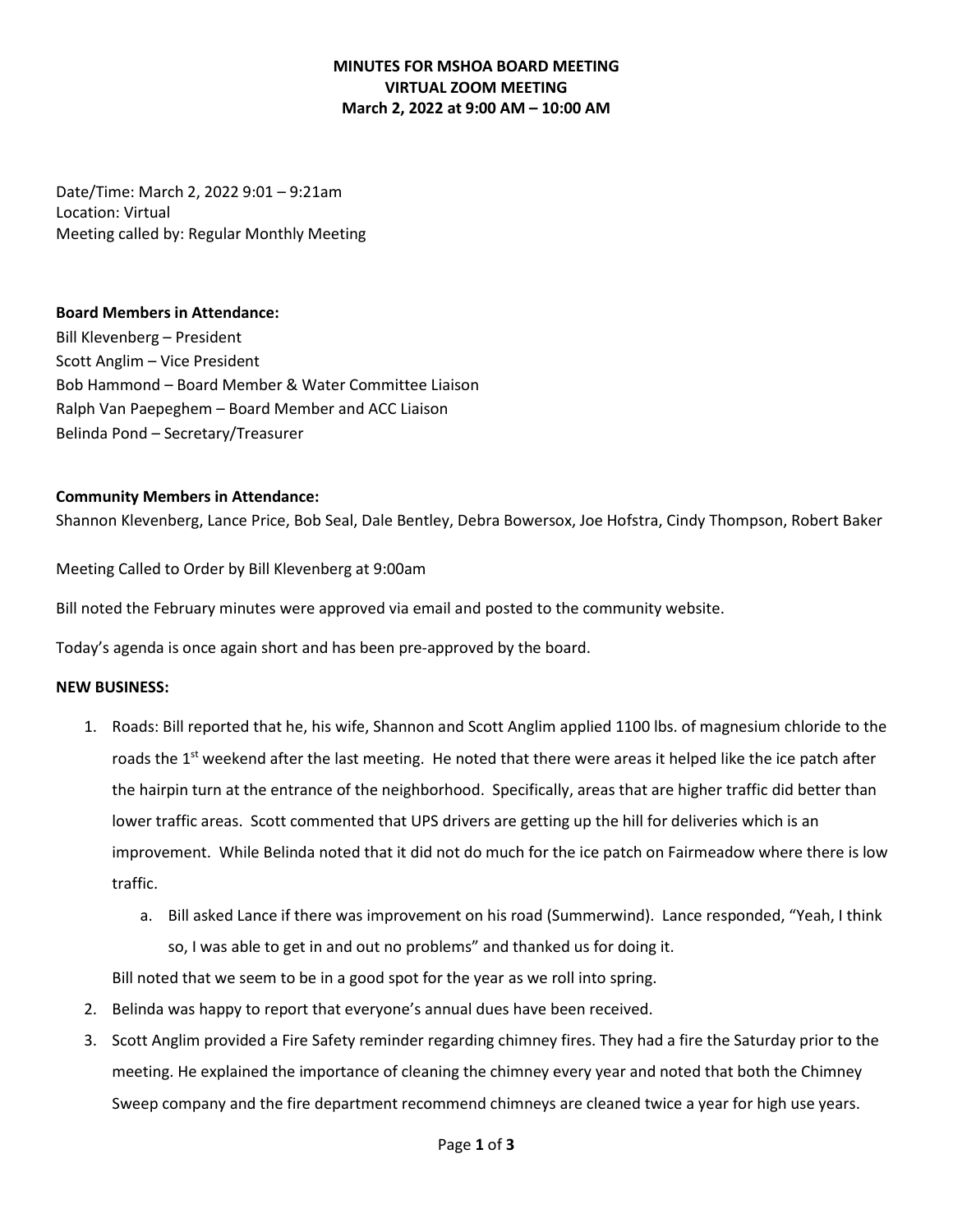## **MINUTES FOR MSHOA BOARD MEETING VIRTUAL ZOOM MEETING March 2, 2022 at 9:00 AM – 10:00 AM**

#### **UPDATE ON CONTINUING BUSINESS:**

- 1. Financial Report (Belinda Pond)
	- a) One member paid off the road assessment when purchasing property and two other members paid off their assessments independent of a sale. That money was applied to the principal of the road assessment loan. Starting with the April 1 payment, the loan will be re-amortized due to the payment of principal. This will not change the payments of individual members who are utilizing the loan.
	- b) Since everyone paid their annual dues, the profit and loss statement reflects increases in the operations, road maintenance and water system budgets.
	- c) Lance asked, how we did on snow removal compared to last year. Bill responded, off the top of my head I believe we were in the \$11-12K range last year so over budget vs. this year we are at \$8,800 or under budget.
	- d) Lance asked for the logic of not changing the interest amount or payment for individual members if we are paying down the Special Assessment loan, ie: spreading that around to the rest of the homeowners that are still paying the assessment. Bill explained that the amount being paid down is directly related to an individual member's payoff of their special assessment/portion of the loan, so the remaining amount on the loan represents those that are still doing the payment plan and does not change the interest rate or the payment amount for those still paying in installments.
	- e) Cindy Thompson revisited a few questions. What was the total amount of the original loan? Answer: \$455K based on commitments at that time. There were many folks that paid upfront so in the fall we paid down just over \$100K which brought us to the \$360K's. We are now around \$290K (Important to note: these numbers were off the top of Bill's head as he did not have the data in front of him). Cindy asked what the interest rate is. Bill answered the interest rate has not changed. Cindy asked who is the bank. Belinda answered Northwest Bank and Bill noted that the bank has not changed.
	- f) Bob Hammond asked about a question that was posed at the last monthly meeting: Can we send receipts to members after a payment is made? Belinda noted that Shannon had figured out the process of doing so and it was discussed with the finance manager, Cherry. Belinda noted that Cherry is worried about people being confused if they receive an email receipt that they will think it is something they owe and then we will get questions on that. Bob Hammond said, "I just think it is good business to get a confirmation that it is paid." Belinda asked what others attending the Zoom meeting thought of this. Bob Seal and Cindy Thompson would like a receipt. Lance said, "I am hesitant to vote for something that